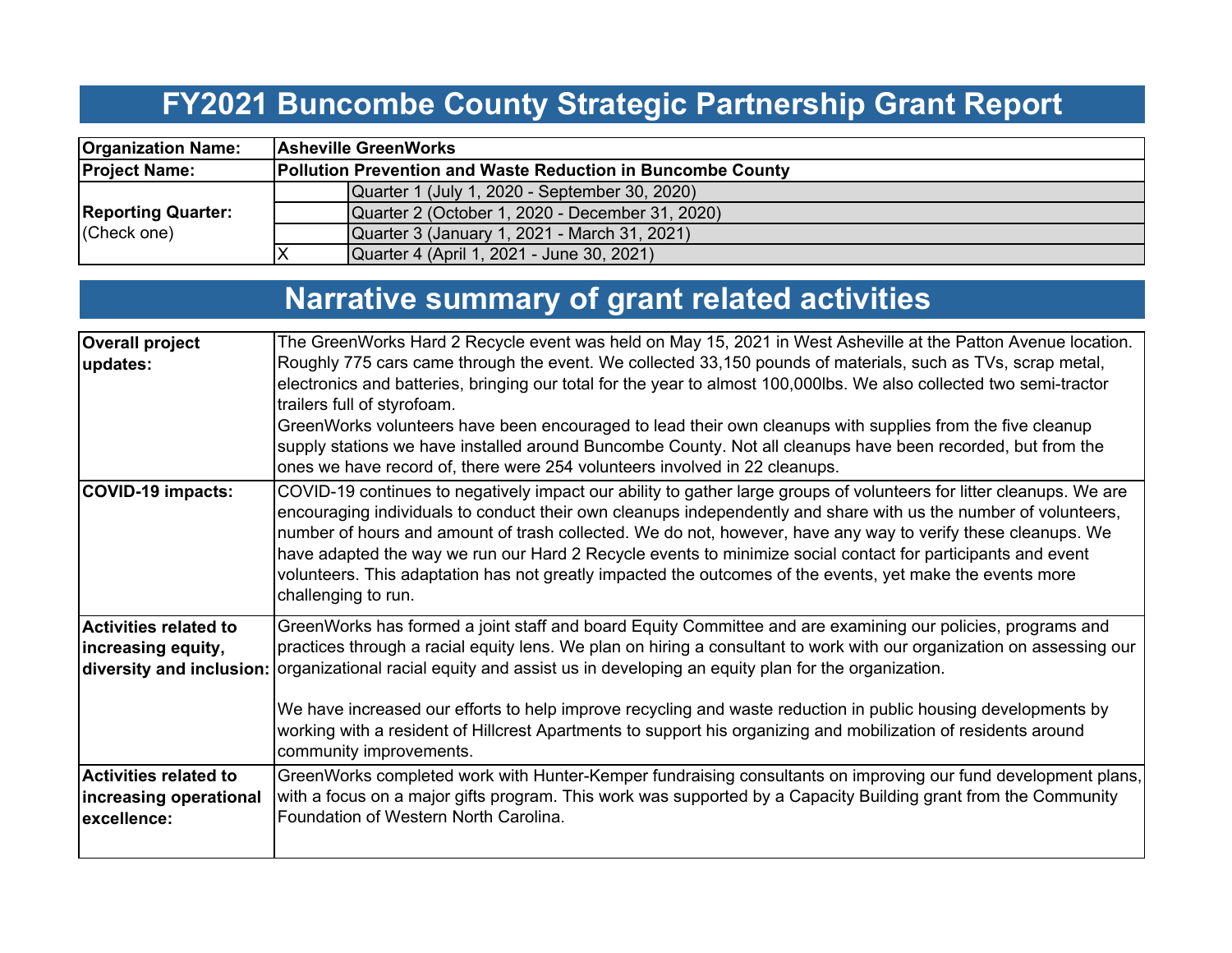### **FY2021 Buncombe County Strategic Partnership Grant Report**

| <b>Organization Name:</b>                | <b>Asheville GreenWorks</b> |                                                                    |  |  |  |  |  |  |  |  |
|------------------------------------------|-----------------------------|--------------------------------------------------------------------|--|--|--|--|--|--|--|--|
| <b>Project Name:</b>                     |                             | <b>Pollution Prevention and Waste Reduction in Buncombe County</b> |  |  |  |  |  |  |  |  |
|                                          |                             | Quarter 1 (July 1, 2020 - September 30, 2020)                      |  |  |  |  |  |  |  |  |
| <b>Reporting Quarter:</b><br>(Check one) |                             | Quarter 2 (October 1, 2020 - December 31, 2020)                    |  |  |  |  |  |  |  |  |
|                                          |                             | Quarter 3 (January 1, 2021 - March 31, 2021)                       |  |  |  |  |  |  |  |  |
|                                          |                             | Quarter 4 (April 1, 2021 - June 30, 2021)                          |  |  |  |  |  |  |  |  |

### **Progress toward annual goals**

|                                                  |                    | Please only include new data for the specific quarter |                  |                  |                  |                                                 |
|--------------------------------------------------|--------------------|-------------------------------------------------------|------------------|------------------|------------------|-------------------------------------------------|
| <b>IMeasure</b>                                  | <b>Annual Goal</b> | <b>Quarter 1</b>                                      | <b>Quarter 2</b> | <b>Quarter 3</b> | <b>Quarter 4</b> | <b>Progress</b><br>toward<br><b>Annual Goal</b> |
| # of volunteers engaged                          | 1,750              | 123                                                   | 42               | 142              | 254              | 561                                             |
| $\#$ of "Hard 2 Recycle" events                  | $\overline{2}$     |                                                       |                  |                  |                  | 4                                               |
| Pounds of material collected at recycling events | 58,000             | 20,405                                                | 15,700           | 30,695           | 33,150           | 99,950                                          |
| $\#$ of river and roadside cleanup projects      | 150                | 19                                                    | 12 <sup>2</sup>  | 44               | 22               | 97                                              |
| Pounds of litter collected at cleanup events     | 25,000             | 1,860                                                 | 1,365            | 1,008            | 9,745            | 13,978                                          |

#### **Comments:**

We continue to be challenged by COVID restrictions to have as many volunteers as we expected. With the increase in vaccinated individuals in Buncombe County and the warmer weather this spring, we were able to engage more volunteers in cleanup projects, though not as many as we have in recent years before COVID. The demand for the Hard 2 Recycle events has continued to grow and we exceeded our expected outcomes for those events.